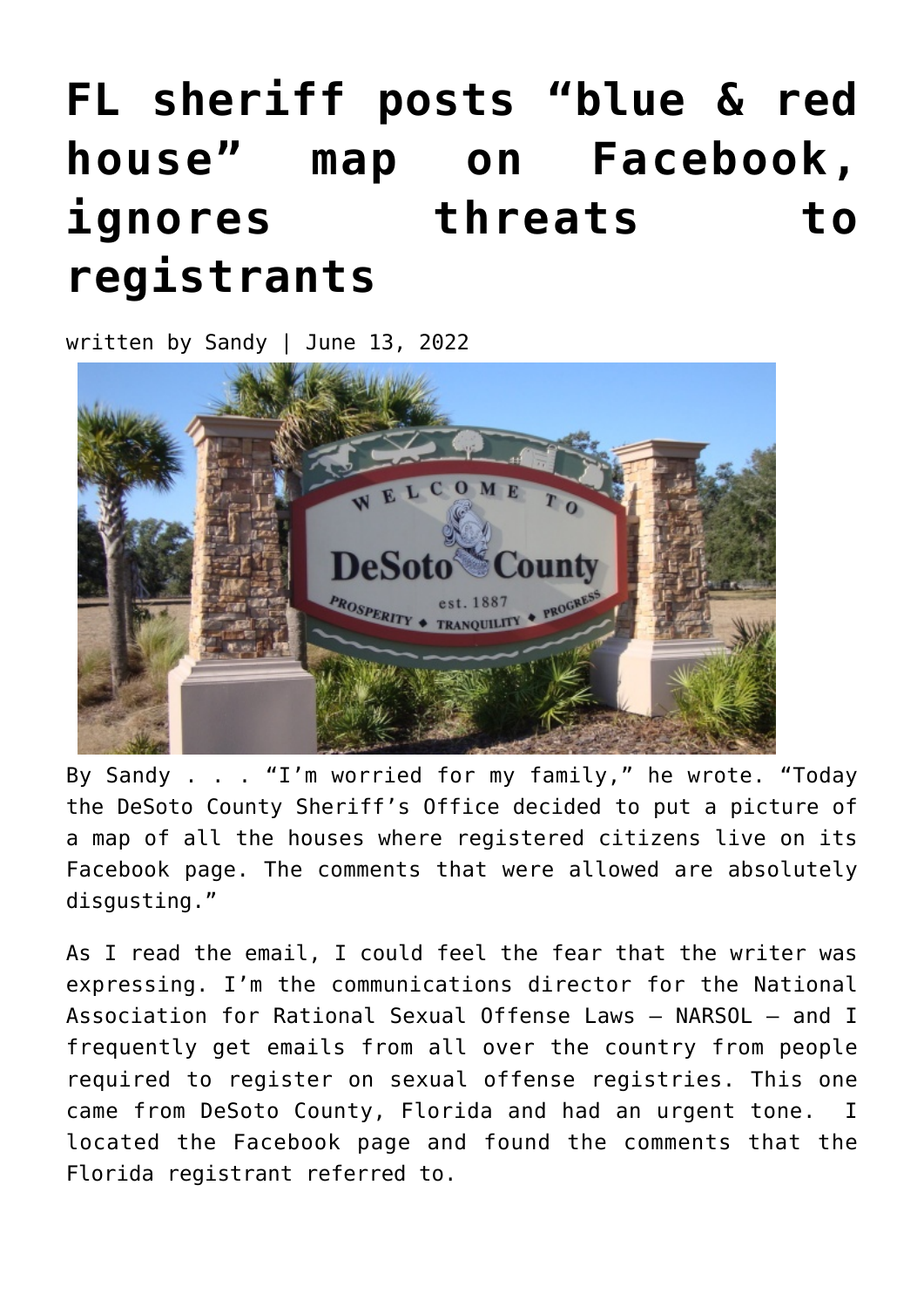"Open season?" wrote someone named Josh and quickly had a response. "Where can we get tags?"

The response to that from the first writer is the most chilling of all. "They have their address on each location and they can't own firearms so . . ."

Each of the comments is sprinkled liberally with hearts and thumbs-up memes, all indicative of approval. So in addition to the two men engaged in this exchange, there are a dozen or more like-minded individuals who expressed their approval of the rightness of hunting and killing fellow human beings who are helpless to defend themselves and their families because they are forbidden by law to own the means by which to do so.

And those are just the ones who took the time to click on hearts and affirmative memes.

Another DeSoto County resident, as concerned as the man who wrote me, reports that he sent an email to the sheriff's office.

Your department is putting not only individuals who have already served their time but their families' lives at risk too. It astonishes me that the DeSoto County Sheriff's Office is allowing the people of Arcadia to publicly comment on its Facebook page, basically threatening to shoot any person that's on the registry. Individuals have also stated they can get the names and addresses off the registry website and stated that the offenders are not allowed to be armed. I do not see how anyone in your department would not see this as a threat. The individuals registered at these addresses, most have spouses, children, other family members living in their homes. I am deathly afraid for these families and the individuals that I personally know on the registry. The offenders already paid their dues and served their time; not only do they have to register, DeSoto county sheriff's department is allowing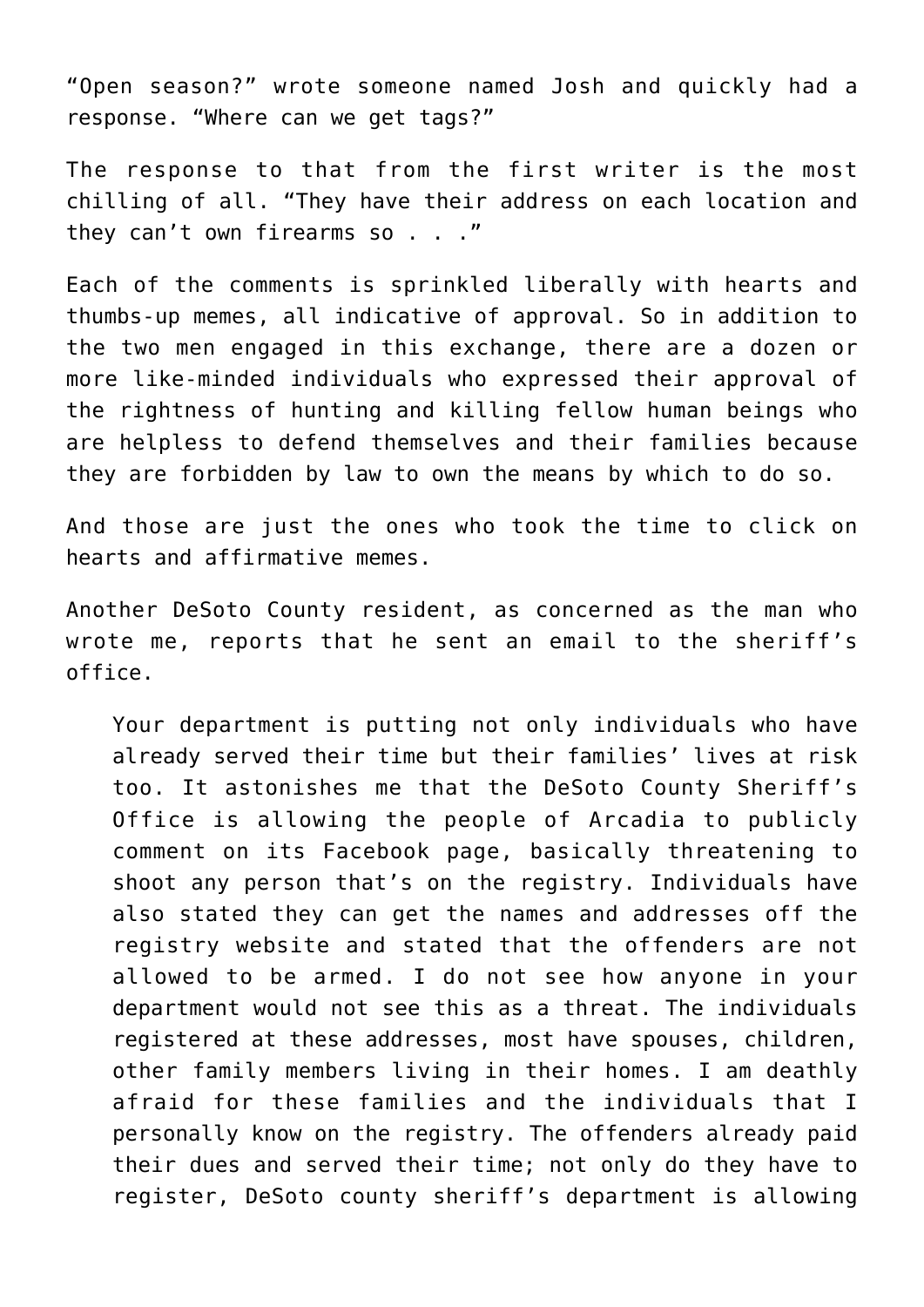their citizens to talk about these offenders as if they were animals to be hunted.

No response or acknowledgment was received in reply, he reports.

I called the sheriff's office. When I told the sheriff's assistant who answered his phone the reason for my call, I was transferred to the public information officer.

She was quick to point out that only a map and no addresses were on the Facebook page, a distinction apparently not made by Josh, who commented that the addresses were all "on each location."

She asked if threats were made against specific individuals. No, because to those who go hunting for human beings located by looking at the sex offender registry, it doesn't matter who you shoot; one "sex offender" is as good as another.

Finally she said she would need to view the comments herself and that she would call me back, which she did. As closely as I can remember, these were the gist of her remarks:

"They [the two commenters] aren't threatening anyone specific."

"They have the right to express their opinion. It is their first amendment right to comment."

"They aren't doing anything wrong. We [the sheriff's office] don't monitor it."

Imagine for a moment that the comments were made by a couple of guys angry with teenagers in general for their loud music and disrespect to elders and, complaining about them on Facebook, one asks, "Open season?" After receiving affirmation from his buddy in the form of, "Where can we get tags?" Guy #1 responds, "The addresses of some high schools are on the web, and they aren't allowed to have firearms at school so . . ."